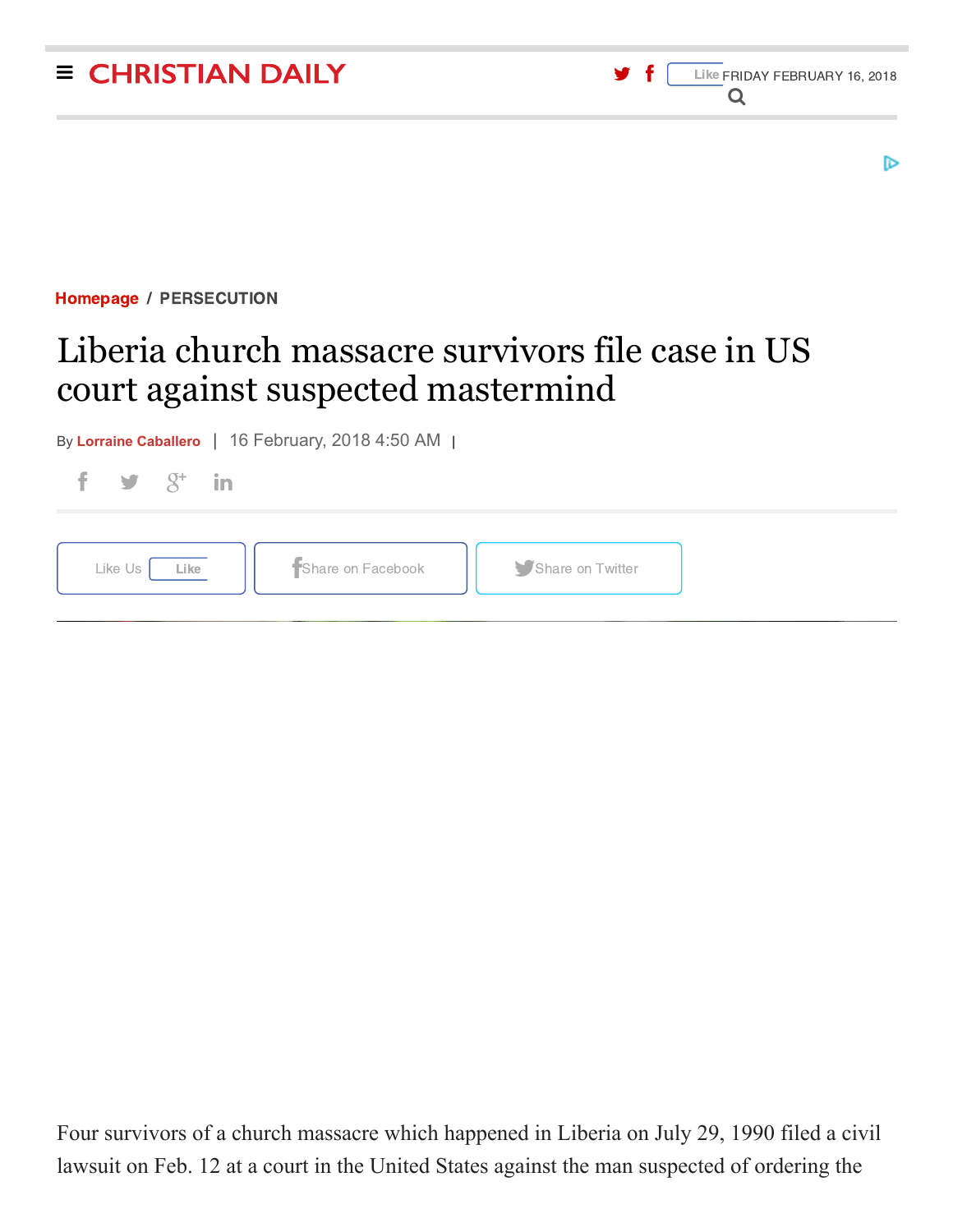mass killing which took 600 lives.



(REUTERS / Carlos Jasso)A gavel is seen in a hearing room in Panama City. April 7, 2016.

The four Liberian church massacre survivors filed a lawsuit against Moses Thomas, who had been a colonel in the Armed Forces of Liberia during the civil war in 1990. The latter is currently residing in Philadelphia after coming to the U.S. under an immigration program for the victims of the Liberian civil war, [Reuters](https://www.reuters.com/article/us-usa-liberia-warcrimes/liberia-church-massacre-survivors-sue-alleged-perpetrator-in-u-s-court-idUSKBN1FX03F) detailed.

The lawsuit alleged that Thomas had ordered around 45 soldiers from the army's elite antiterrorism unit to enter the St. Peter's Lutheran Church in Monrovia, where hundreds of families were taking refuge from the war. The soldiers reportedly fired at the civilians and hacked others using machetes until they died. Some lived through the incident by concealing themselves under the dead bodies of their companions.

Thomas has since told the BBC that the accusations against him were "nonsense." The lawsuit against him can only result in monetary compensation for the victims or other actions against the accused, but lawyers noted that Liberia had never launched an investigation into the human rights violations committed during the civil war.

In October last year, the U.S. trial of former ULIMO-K commander Mohommed Jabateh began He was accused of perjury and fraud for reportedly lying in his asylum application in